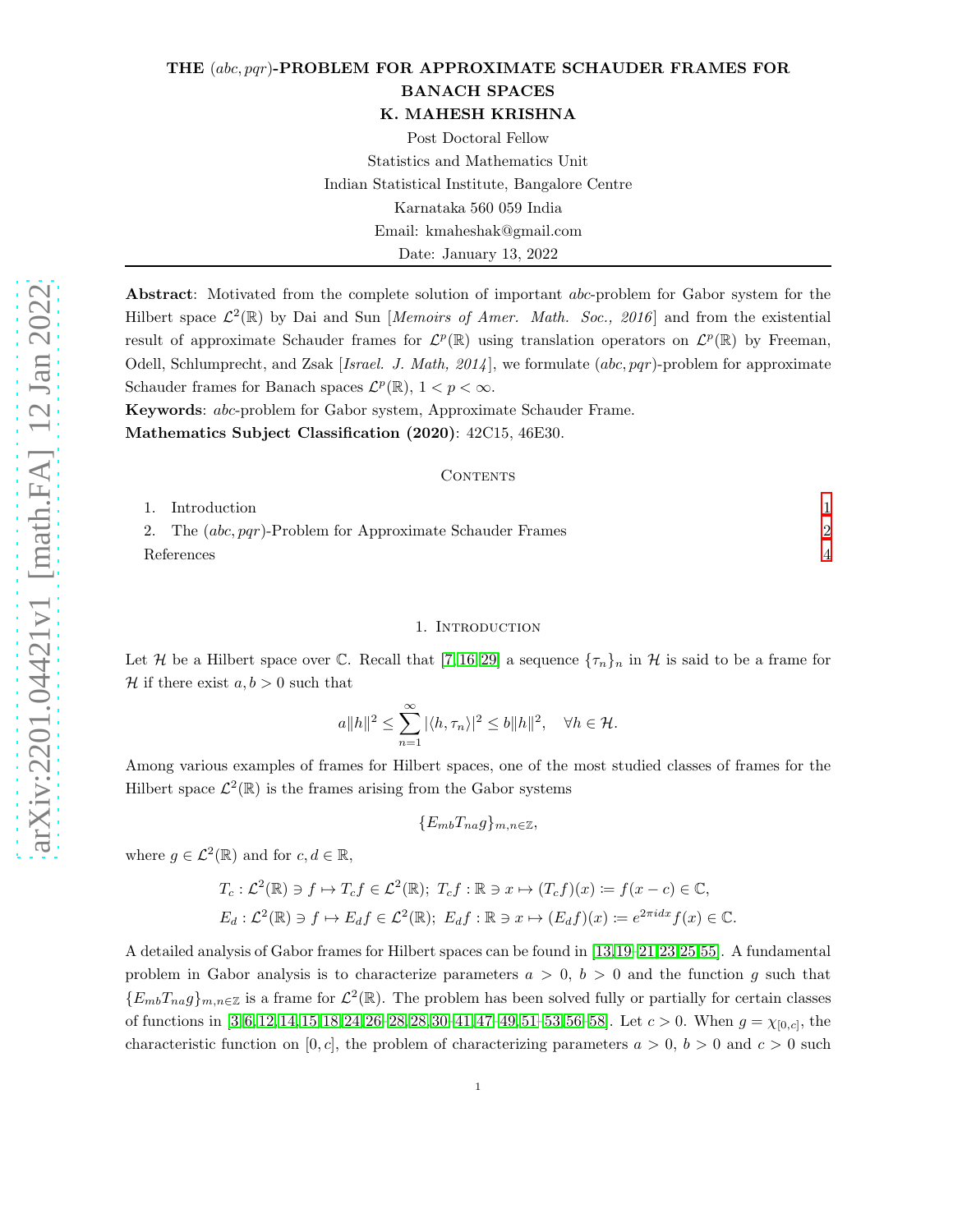that

# ${E_{mb}}T_{na}\chi_{[0,c]}_{m,n\in\mathbb{Z}}$

is a frame for  $\mathcal{L}^2(\mathbb{R})$  is known as abc-problem for Gabor system. A list of partial answers for this are obtained in [\[6,](#page-3-9) [20,](#page-3-16) [25,](#page-3-7) [28,](#page-4-2) [30,](#page-4-3) [31,](#page-4-9) [48,](#page-4-10) [49,](#page-4-6) [51\]](#page-4-7). In 2013, Dai and Sun fully resolved this problem in their Memoirs [\[10,](#page-3-17) [11\]](#page-3-18). In this paper, we formulate a similar problem for approximate Schauder frames for function spaces.

## 2. The (abc, pqr)-Problem for Approximate Schauder Frames

<span id="page-1-0"></span>We are motivated from the following two results.

- (i) The complete solution of abc-problem for Gabor system by Dai and Sun [\[11\]](#page-3-18).
- (ii) For every  $2 < p < \infty$ , there is an approximate Schauder frame for  $\mathcal{L}^p(\mathbb{R})$  obtained using translation operators on  $\mathcal{L}^p(\mathbb{R})$  [\[22\]](#page-3-19).

Generalized Fourier expansion which resulted from the theory of frames for Hilbert spaces led the notion of framing in [\[5\]](#page-3-20) which is generalized to Schauder frames in [\[4\]](#page-3-21) which is further generalized in [\[22,](#page-3-19) [59\]](#page-5-2) to approximate Schauder frames defined as follows.

**Definition 2.1.** [\[22,](#page-3-19)[59\]](#page-5-2) Let X be a separable Banach space and  $\mathcal{X}^*$  be its dual. Let  $\{\tau_n\}_n$  be a sequence in X and  $\{f_n\}_n$  be a sequence in  $\mathcal{X}^*$ . The pair  $(\{f_n\}_n, \{\tau_n\}_n)$  is said to be an **approximate Schauder frame** (ASF) for  $X$  if the map

$$
S_{f,\tau}: \mathcal{X} \ni x \mapsto S_{f,\tau}x \coloneqq \sum_{n=1}^{\infty} f_n(x)\tau_n \in \mathcal{X}
$$

is a well-defined bounded linear, invertible operator.

We now consider the Banach space  $\mathcal{X} = \mathcal{L}^p(\mathbb{R})$ , for  $1 < p < \infty$ . Let q be the conjugate index of p. Since dual of  $\mathcal{L}^p(\mathbb{R})$  is isometrically isomorphic to  $\mathcal{L}^q(\mathbb{R})$ , given  $\phi \in \mathcal{X}^*$ , there exists a unique  $\omega \in \mathcal{L}^q(\mathbb{R})$  such that

$$
\phi(u) = \int_{\mathbb{R}} u(\alpha)\omega(\alpha) d\alpha =: [u, \omega], \quad \forall u \in \mathcal{L}^p(\mathbb{R}).
$$

In particular, if  $\{f_n\}_n$  is a sequence in  $\mathcal{X}^*$ , then there exists a unique sequence  $\{\omega_n\}_n$  in  $\mathcal{X}$  such that

$$
f_n(x) = [x, \omega_n], \quad \forall x \in \mathcal{X}, \forall n \in \mathbb{N}.
$$

Thus asking whether a pair  $({f_n}_n,{f_n}_n)$  is an ASF for X is same as asking whether the map

$$
S_{\omega,\tau}: \mathcal{X} \ni x \mapsto S_{\omega,\tau}x \coloneqq \sum_{n=1}^{\infty} [x, \omega_n] \tau_n \in \mathcal{X}
$$

is a well-defined bounded linear, invertible operator. We then have the following problem.

<span id="page-1-1"></span>Problem 2.2. Let  $1 < p < \infty$  and q be the conjugate index of p. Characterize parameters  $a > 0, b > 0, p > 0, q > 0$  and functions  $g \in \mathcal{L}^p(\mathbb{R}), h \in \mathcal{L}^q(\mathbb{R})$  such that the pair

$$
(\{\tilde{E}_{mq}\tilde{T}_{np}h\}_{m,n\in\mathbb{Z}},\{E_{mb}T_{na}g\}_{m,n\in\mathbb{Z}}),
$$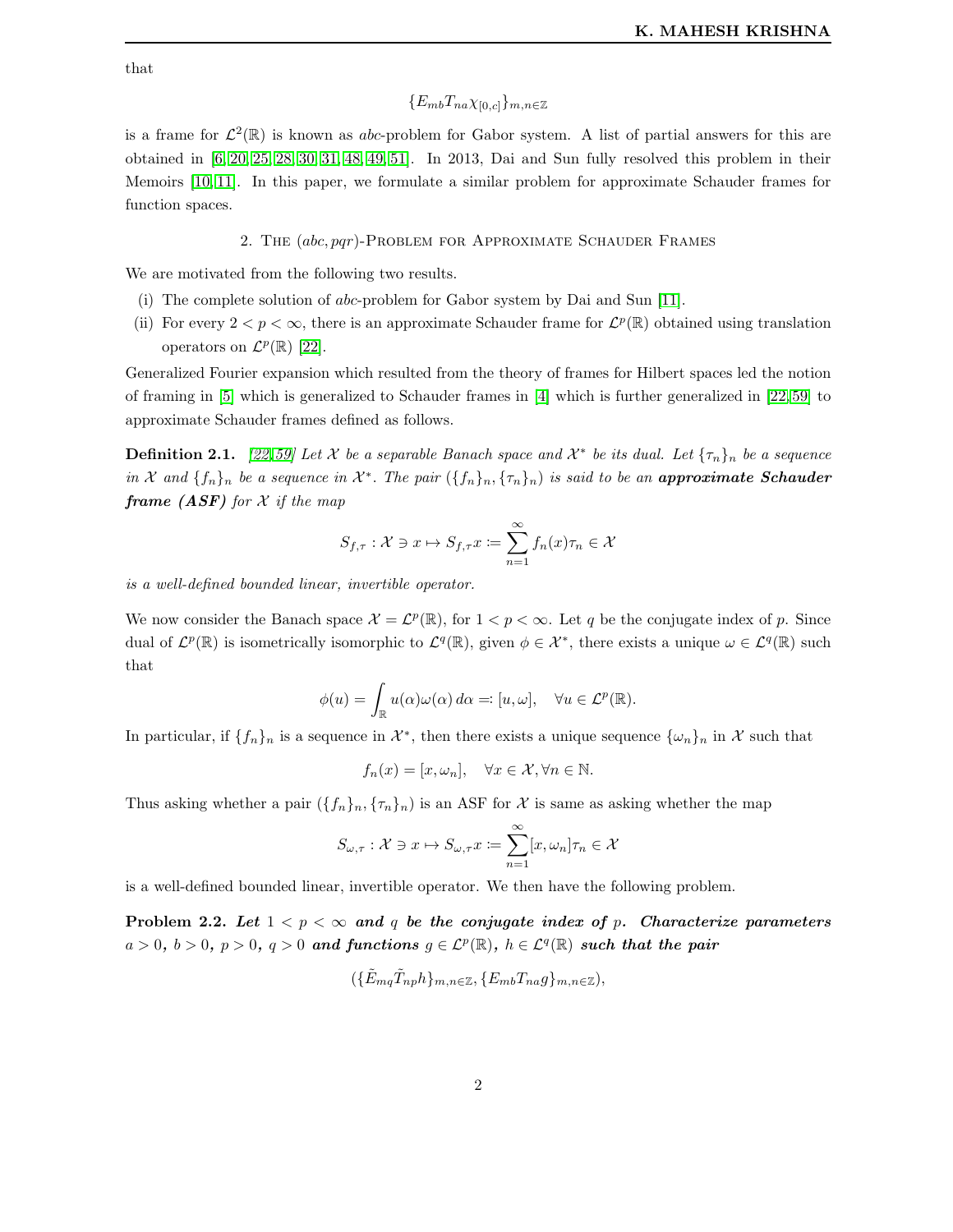# THE (abc, pqr)-PROBLEM FOR APPROXIMATE SCHAUDER FRAMES FOR BANACH SPACES

is an ASF for  $\mathcal{L}^p(\mathbb{R})$ , where

$$
T_c: \mathcal{L}^p(\mathbb{R}) \ni f \mapsto T_c f \in \mathcal{L}^p(\mathbb{R}); \ T_c f : \mathbb{R} \ni x \mapsto (T_c f)(x) := f(x - c) \in \mathbb{C}, \ \text{for } c \in \mathbb{R},
$$
  

$$
E_d: \mathcal{L}^p(\mathbb{R}) \ni f \mapsto E_d f \in \mathcal{L}^p(\mathbb{R}); \ E_d f : \mathbb{R} \ni x \mapsto (E_d f)(x) := e^{2\pi i dx} f(x) \in \mathbb{C}, \ \text{for } d \in \mathbb{R}
$$

and

$$
\tilde{T}_s: \mathcal{L}^q(\mathbb{R}) \ni f \mapsto \tilde{T}_s f \in \mathcal{L}^q(\mathbb{R}); \quad \tilde{T}_s f: \mathbb{R} \ni x \mapsto (\tilde{T}_s f)(x) := f(x - s) \in \mathbb{C}, \quad \text{for } s \in \mathbb{R},
$$
\n
$$
\tilde{E}_t: \mathcal{L}^q(\mathbb{R}) \ni f \mapsto \tilde{E}_t f \in \mathcal{L}^q(\mathbb{R}); \quad \tilde{E}_t f: \mathbb{R} \ni x \mapsto (\tilde{E}_t f)(x) := e^{2\pi i t x} f(x) \in \mathbb{C}, \quad \text{for } t \in \mathbb{R}.
$$

Note that all operators  $T_c, E_c, \tilde{T}_s, \tilde{E}_t$  are invertible isometries. We also note that Problem [2.2](#page-1-1) can be stated for space  $\mathcal{L}^p[a, b]$ . A particular case of Problem [2.2](#page-1-1) is the following  $(abc, pqr)$ -problem.

<span id="page-2-0"></span>Problem 2.3. (The (abc, pqr)-problem for approximate Schauder frames) Let  $1 < p < \infty$  and q be the conjugate index of p. Characterize parameters  $a > 0$ ,  $b > 0$ ,  $c > 0$ ,  $p > 0$ ,  $q > 0$ ,  $r > 0$ such that the pair

$$
(\{\tilde{E}_{mq}\tilde{T}_{np}\chi_{[0,r]}\}_{m,n\in\mathbb{Z}},\{E_{mb}T_{na}\chi_{[0,c]}\}_{m,n\in\mathbb{Z}}),
$$

is an ASF for  $\mathcal{L}^p(\mathbb{R})$ .

We remark that we can formulate problems similar to Problems [2.2,](#page-1-1) [2.3](#page-2-0) for p-approximate Schauder frames, p-approximate Bessel sequences, p-approximate orthonormal bases and p-approximate Riesz bases [\[43](#page-4-11)[–46\]](#page-4-12). Following is one such in the discrete case. Our problem is motivated from the discrete Gabor analysis in  $\ell^2(\mathbb{Z})$  [\[1,](#page-3-22) [2,](#page-3-23) [8,](#page-3-24) [9,](#page-3-25) [50,](#page-4-13) [54\]](#page-4-14).

Problem 2.4. (The  $(MN, PQ)$ -problem for p-approximate Schauder frames) Let  $1 < p < \infty$ and q be the conjugate index of p. Characterize natural numbers  $N, M, P, Q$  and sequences  ${x_j}_{j\in\mathbb{Z}} \in \ell^p(\mathbb{Z}), \ {y_j}_{j\in\mathbb{Z}} \in \ell^q(\mathbb{Z})$  such that the pair

$$
(\{\tilde{E}_{m/P}\tilde{T}_{nQ}\{y_j\}_{j\in\mathbb{Z}}\}_{0\leq m\leq P-1,n\in\mathbb{Z}},\{E_{m/M}T_{nN}\{x_j\}_{j\in\mathbb{Z}}\}_{0\leq m\leq M-1,n\in\mathbb{Z}})
$$

is a

- (i) p-orthonormal basis for  $\ell^p(\mathbb{Z})$ .
- (ii) p-approximate Riesz basis for  $\ell^p(\mathbb{Z})$ .
- (iii) p-approximate Schauder frame for  $\ell^p(\mathbb{Z})$ .
- (iv) p-approximate Bessel sequence for  $\ell^p(\mathbb{Z})$ ,

where

$$
\tilde{E}_{m/P}\tilde{T}_{nQ}: \ell^q(\mathbb{Z}) \ni \{a_j\}_{j \in \mathbb{Z}} \mapsto \tilde{E}_{m/P}\tilde{T}_{nQ}\{a_j\}_{j \in \mathbb{Z}} := \{e^{2\pi ijm/P}a_{j-nQ}\}_{j \in \mathbb{Z}} \in \ell^q(\mathbb{Z}),
$$
\n
$$
E_{m/M}\tilde{T}_{nN}: \ell^p(\mathbb{Z}) \ni \{b_j\}_{j \in \mathbb{Z}} \mapsto E_{m/M}\tilde{T}_{nN}\{a_j\}_{j \in \mathbb{Z}} := \{e^{2\pi ijm/M}b_{j-nN}\}_{j \in \mathbb{Z}} \in \ell^p(\mathbb{Z}).
$$

Next we formulate the continuous version of Problem [2.2](#page-1-1) (see [\[42\]](#page-4-15) for the definition of continuous approximate Schauder frame and [\[17\]](#page-3-26) for the definition of continuous Schauder frame).

Problem 2.5. Let  $1 < p < \infty$  and q be the conjugate index of p. Characterize functions  $g \in \mathcal{L}^p(\mathbb{R}), h \in \mathcal{L}^q(\mathbb{R})$  such that the pair

$$
(\{\tilde{E}_b \tilde{T}_a h\}_{a,b\in\mathbb{R}}, \{E_b T_a g\}_{a,b\in\mathbb{R}})
$$

is a continuous approximate Schauder frame for  $\mathcal{L}^p(\mathbb{R})$ .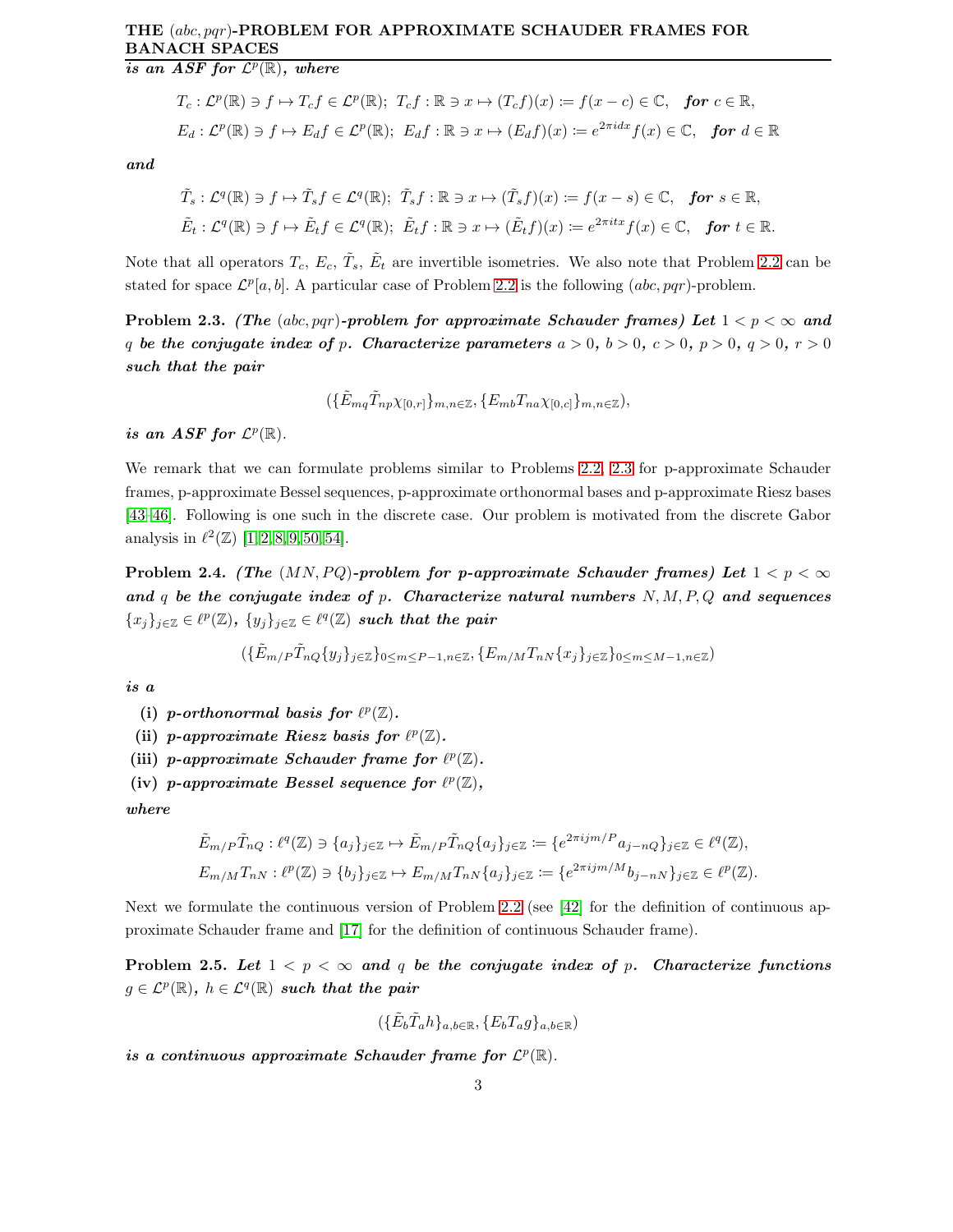### <span id="page-3-0"></span>**REFERENCES**

- <span id="page-3-23"></span><span id="page-3-22"></span>[1] Severin Bannert, Karlheinz Grochenig, and Joachim Stockler. Discretized Gabor frames of totally positive functions. IEEE Trans. Inform. Theory, 60(1):159–169, 2014.
- <span id="page-3-8"></span>[2] H. Bolcskei and F Hlawatsch. Discrete Zak transforms, polyphase transforms, and applications. IEEE Trans. Signal Process., 45(4):851–866, 1997.
- <span id="page-3-21"></span>[3] A. Borichev, K. Grochenig, and Yu. Lyubarskii. Frame constants of Gabor frames near the critical density. J. Math. Pures Appl. (9), 94(2):170–182, 2010.
- <span id="page-3-20"></span>[4] P. G. Casazza, S. J. Dilworth, E. Odell, Th. Schlumprecht, and A. Zsak. Coefficient quantization for frames in Banach spaces. J. Math. Anal. Appl., 348(1):66–86, 2008.
- [5] Peter G. Casazza, Deguang Han, and David R. Larson. Frames for Banach spaces. In The functional and harmonic analysis of wavelets and frames (San Antonio, TX, 1999), volume 247 of Contemp. Math., pages 149–182. Amer. Math. Soc., Providence, RI, 1999.
- <span id="page-3-9"></span><span id="page-3-1"></span>[6] Peter G. Casazza and Nigel J. Kalton. Roots of complex polynomials and Weyl-Heisenberg frame sets. Proc. Amer. Math. Soc., 130(8):2313–2318, 2002.
- <span id="page-3-24"></span>[7] Ole Christensen. Frames and bases: An introductory course. Applied and Numerical Harmonic Analysis. Birkhäuser Boston, Inc., Boston, MA, 2008.
- <span id="page-3-25"></span>[8] Zoran Cvetkovic and Martin Vetterli. Oversampled filter banks. IEEE Trans. Signal Process., 46(5):1245–1255, 1998.
- <span id="page-3-17"></span>[9] Zoran Cvetkovic and Martin Vetterli. Tight Weyl-Heisenberg frames in  $l^2(\mathbf{Z})$ . IEEE Trans. Signal Process., 46(5):1256– 1259, 1998.
- [10] Xin-Rong Dai and Qiyu Sun. The abc-problem for Gabor systems and uniform sampling in shift-invariant spaces. In Excursions in harmonic analysis. Vol. 3, Appl. Numer. Harmon. Anal., pages 177-194. Birkhäuser/Springer, Cham, 2015.
- <span id="page-3-18"></span><span id="page-3-10"></span>[11] Xin-Rong Dai and Qiyu Sun. The abc-problem for Gabor systems. Mem. Amer. Math. Soc., 244(1152):ix+99, 2016.
- <span id="page-3-3"></span>[12] Ingrid Daubechies. The wavelet transform, time-frequency localization and signal analysis. IEEE Trans. Inform. The $ory, 36(5):961-1005, 1990.$
- <span id="page-3-11"></span>[13] Ingrid Daubechies. Ten lectures on wavelets, volume 61 of CBMS-NSF Regional Conference Series in Applied Mathematics. Society for Industrial and Applied Mathematics (SIAM), Philadelphia, PA, 1992.
- <span id="page-3-12"></span>[14] Ingrid Daubechies and A. Grossmann. Frames in the Bargmann space of entire functions. Comm. Pure Appl. Math., 41(2):151–164, 1988.
- <span id="page-3-2"></span>[15] Ingrid Daubechies, A. Grossmann, and Y. Meyer. Painless nonorthogonal expansions. J. Math. Phys., 27(5):1271–1283, 1986.
- <span id="page-3-26"></span>[16] R. J. Duffin and A. C. Schaeffer. A class of nonharmonic Fourier series. Trans. Amer. Math. Soc., 72:341–366, 1952.
- <span id="page-3-13"></span>[17] Joseph Eisner and Daniel Freeman. Continuous Schauder frames for Banach spaces. J. Fourier Anal. Appl., 26(4):Paper No. 66, 30, 2020.
- <span id="page-3-4"></span>[18] Hans G. Feichtinger and Norbert Kaiblinger. Varying the time-frequency lattice of Gabor frames. Trans. Amer. Math. Soc., 356(5):2001-2023, 2004.
- <span id="page-3-16"></span>[19] Hans G. Feichtinger and Thomas Strohmer, editors. Gabor analysis and algorithms: Theory and applications. Applied and Numerical Harmonic Analysis. Birkhäuser Boston, Inc., Boston, MA, 1998.
- <span id="page-3-5"></span>[20] Hans G. Feichtinger and Thomas Strohmer, editors. Advances in Gabor analysis. Applied and Numerical Harmonic Analysis. Birkhäuser Boston, Inc., Boston, MA, 2003.
- <span id="page-3-19"></span>[21] Patrick Flandrin. Time-frequency/time-scale analysis, volume 10 of Wavelet Analysis and its Applications. Academic Press, Inc., San Diego, CA, 1999.
- <span id="page-3-6"></span>[22] D. Freeman, E. Odell, Th. Schlumprecht, and A. Zsák. Unconditional structures of translates for  $L_p(\mathbb{R}^d)$ . Israel J. Math., 203(1):189–209, 2014.
- [23] Say Song Goh, Amos Ron, and Zuowei Shen, editors. Gabor and wavelet frames, volume 10 of Lecture Notes Series. Institute for Mathematical Sciences. National University of Singapore. World Scientific Publishing Co. Pte. Ltd., Hackensack, NJ, 2007.
- <span id="page-3-14"></span><span id="page-3-7"></span>[24] Karlheinz Grochenig. Foundations of time-frequency analysis. Applied and Numerical Harmonic Analysis. Birkhäuser Boston, Inc., Boston, MA, 2001.
- <span id="page-3-15"></span>[25] Karlheinz Grochenig. The mystery of Gabor frames. J. Fourier Anal. Appl., 20(4):865–895, 2014.
- [26] Karlheinz Grochenig, Jose Luis Romero, and Joachim Stockler. Sampling theorems for shift-invariant spaces, Gabor frames, and totally positive functions. Invent. Math., 211(3):1119–1148, 2018.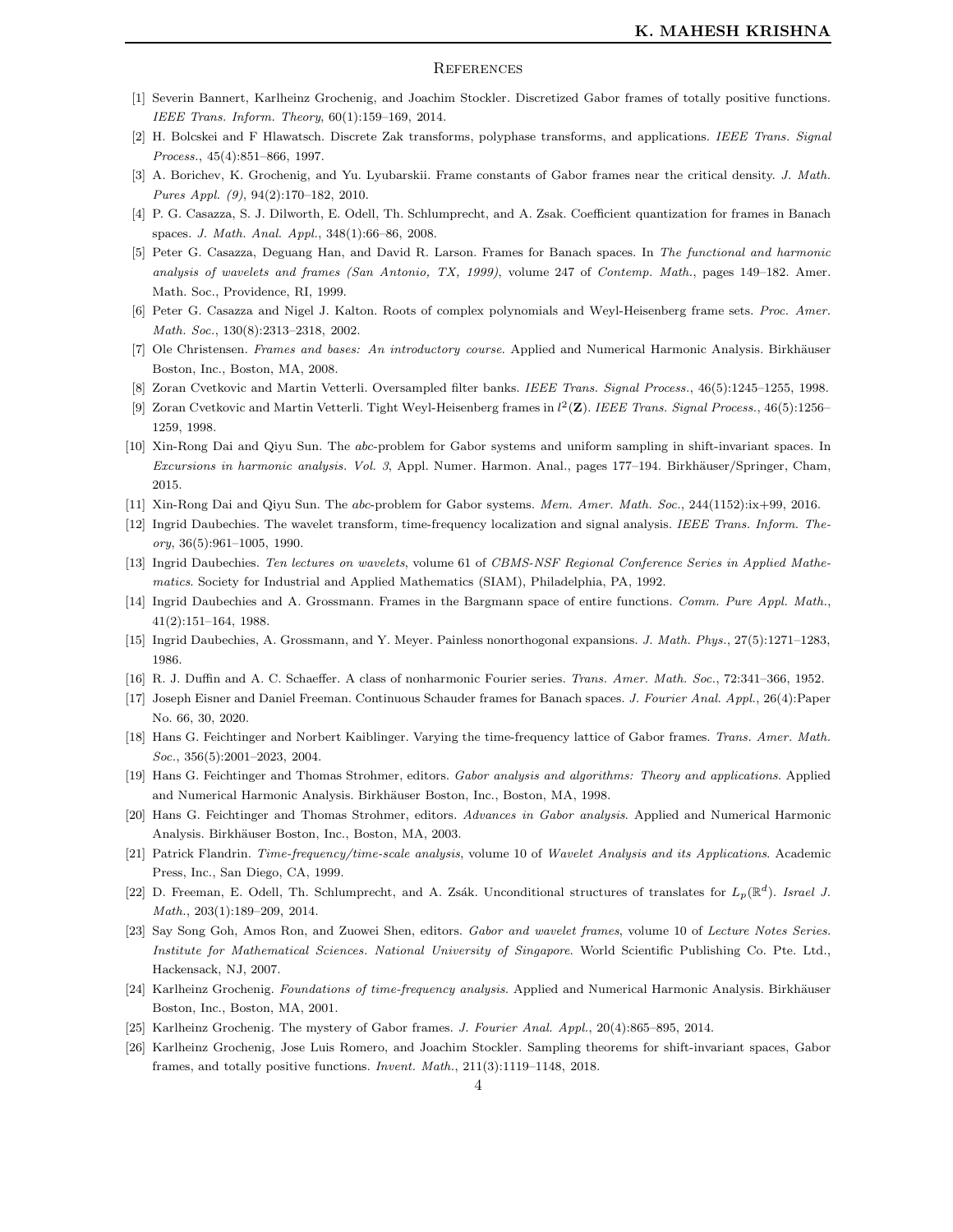## THE (abc, pqr)-PROBLEM FOR APPROXIMATE SCHAUDER FRAMES FOR BANACH SPACES

- <span id="page-4-2"></span>[27] Karlheinz Grochenig and Joachim Stockler. Gabor frames and totally positive functions. Duke Math. J., 162(6):1003– 1031, 2013.
- <span id="page-4-0"></span>[28] Qing Gu and Deguang Han. When a characteristic function generates a Gabor frame. Appl. Comput. Harmon. Anal., 24(3):290–309, 2008.
- <span id="page-4-3"></span>[29] Deguang Han and David R. Larson. Frames, bases and group representations. Mem. Amer. Math. Soc., 147(697):x+94, 2000.
- <span id="page-4-9"></span>[30] Xing-Gang He and Ka-Sing Lau. On the Weyl-Heisenberg frames generated by simple functions. J. Funct. Anal., 261(4):1010–1027, 2011.
- [31] Christopher Heil. History and evolution of the density theorem for Gabor frames. J. Fourier Anal. Appl., 13(2):113–166, 2007.
- [32] A. J. E. M. Janssen. Gabor representation of generalized functions. J. Math. Anal. Appl., 83(2):377–394, 1981.
- [33] A. J. E. M. Janssen. Bargmann transform, Zak transform, and coherent states. J. Math. Phys., 23(5):720–731, 1982.
- [34] A. J. E. M. Janssen. Signal analytic proofs of two basic results on lattice expansions. Appl. Comput. Harmon. Anal., 1(4):350–354, 1994.
- [35] A. J. E. M. Janssen. Signal analytic proofs of two basic results on lattice expansions. Appl. Comput. Harmon. Anal., 1(4):350–354, 1994.
- [36] A. J. E. M. Janssen. Duality and biorthogonality for Weyl-Heisenberg frames. J. Fourier Anal. Appl., 1(4):403–436, 1995.
- [37] A. J. E. M. Janssen. Some Weyl-Heisenberg frame bound calculations. Indag. Math. (N.S.), 7(2):165–183, 1996.
- [38] A. J. E. M. Janssen. Representations of Gabor frame operators. In Twentieth century harmonic analysis—a celebration (Il Ciocco, 2000), volume 33 of NATO Sci. Ser. II Math. Phys. Chem., pages 73–101. Kluwer Acad. Publ., Dordrecht, 2001.
- [39] A. J. E. M. Janssen. On generating tight Gabor frames at critical density. J. Fourier Anal. Appl., 9(2):175–214, 2003.
- <span id="page-4-4"></span>[40] A. J. E. M. Janssen and Thomas Strohmer. Hyperbolic secants yield Gabor frames. Appl. Comput. Harmon. Anal., 12(2):259–267, 2002.
- <span id="page-4-15"></span>[41] Tobias Kloos and Joachim Stockler. Zak transforms and Gabor frames of totally positive functions and exponential B-splines. J. Approx. Theory, 184:209–237, 2014.
- <span id="page-4-11"></span>[42] K. Mahesh Krishna. Discrete and continuous Welch bounds for Banach spaces with applications.  $arXiv:2201.00980v1$  $[math.FA]$  4 January, 2022.
- [43] K. Mahesh Krishna. Feichtinger conjectures, Rε-conjectures and Weaver's conjectures for Banach spaces. arXiv:2201.00125v1 [math.FA] 1 January, 2022.
- [44] K. Mahesh Krishna and P. Sam Johnson. Towards characterizations of approximate Schauder frame and its duals for Banach spaces. J. Pseudo-Differ. Oper. Appl., 12(1):Paper No. 9, 13, 2021.
- <span id="page-4-12"></span>[45] K. Mahesh Krishna and Johnson P. Sam. Dilation theorem for p-approximate Schauder frames for separable Banach spaces. arXiv:2011.02188v1 [math.FA] 23 November, 2020.
- <span id="page-4-5"></span>[46] K. Mahesh Krishna and Johnson P. Sam. Approximately dual p-approximate Schauder frames. arXiv:2110.10121v1 [math.FA] 19 October, 2021.
- <span id="page-4-10"></span>[47] H. Landau. On the density of phase space expansions. IEEE Trans. Inform. Theory, 39(5):1152–1156, 1993.
- <span id="page-4-6"></span>[48] Jakob Lemvig. On some Hermite series identities and their applications to Gabor analysis. Monatsh. Math., 182(4):899– 912, 2017.
- [49] Jakob Lemvig and Kamilla Haahr Nielsen. Counterexamples to the B-spline conjecture for Gabor frames. J. Fourier Anal. Appl., 22(6):1440–1451, 2016.
- <span id="page-4-13"></span><span id="page-4-7"></span>[50] Jerry Lopez and Deguang Han. Discrete Gabor frames in  $\ell^2(\mathbb{Z}^d)$ . Proc. Amer. Math. Soc., 141(11):3839-3851, 2013.
- [51] Yurii Lyubarskii and Preben Grå berg Nes. Gabor frames with rational density. Appl. Comput. Harmon. Anal., 34(3):488–494, 2013.
- <span id="page-4-8"></span>[52] Yurii I. Lyubarskii and Kristian Seip. Convergence and summability of Gabor expansions at the Nyquist density. J. Fourier Anal. Appl., 5(2-3):127–157, 1999.
- <span id="page-4-14"></span>[53] Yu. I. Lyubarskiı̆. Frames in the Bargmann space of entire functions. In *Entire and subharmonic functions*, volume 11 of Adv. Soviet Math., pages 167–180. Amer. Math. Soc., Providence, RI, 1992.
- [54] J. M. Morris and Y. Lu. Generalized Gabor expansions of discrete-time signals in  $l^2(\mathbf{Z})$  via biorthogonal-like sequences. IEEE Trans. Signal Process., 44(6):1378–1391, 1996.
- <span id="page-4-1"></span>[55] Kasso A. Okoudjou. An invitation to Gabor analysis. Notices Amer. Math. Soc., 66(6):808–819, 2019.